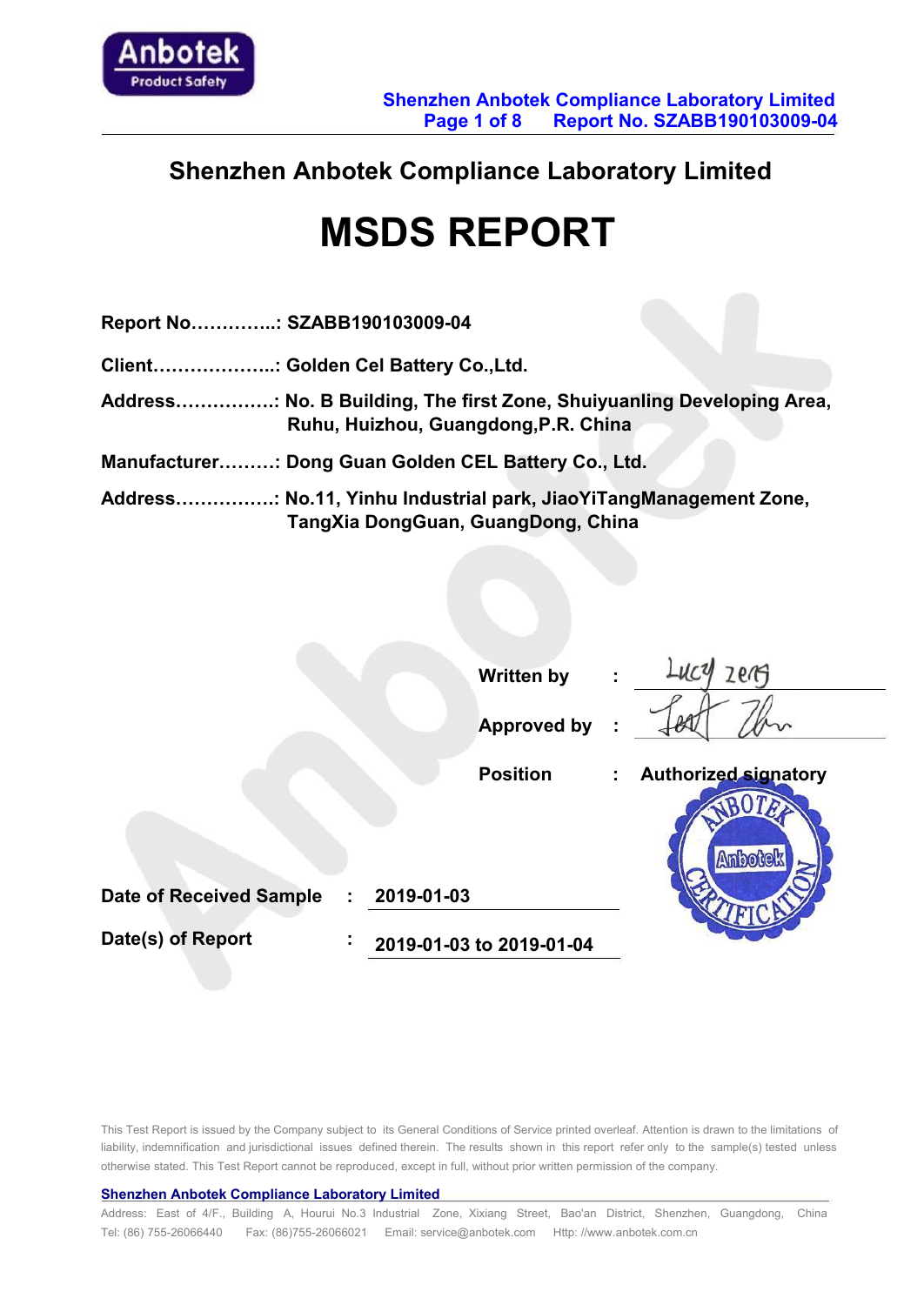

# **MATERIAL SAFETY DATA SHEET**

### **Section 1. Chemical Product and Company Identification**

**Products Name:** Polymer Li-ion Battery **Model Number:** 553759 **Rating:** Nominal Voltage: 3.7V Rated Capacity: 1350mAh ,4.99Wh Weight: 37 g **Manufacture Name:** Dong Guan Golden CEL Battery Co., Ltd. **Address:** No.11, Yinhu Industrial park, JiaoYiTangManagement Zone, TangXia DongGuan, GuangDong, China **Telephone No.:**18926959798 **Email:** Chenjun@goldencelbattery.com

|                                   |                           | $\mathbf{\sigma}$            |
|-----------------------------------|---------------------------|------------------------------|
| <b>Chemical Name</b>              | <b>Percent of Content</b> | CAS No.                      |
| Lithium Cobalt<br>Dioxide(LiCoO2) | $25\% \sim 35\%$          | 12190-79-3                   |
| Graphite $(C)$                    | $15\% - 20\%$             | 7782-42-5                    |
| Poly Vnylidene<br>Flunoride(PVDF) | $1\% - 5\%$               | 24937-79-9                   |
| <b>Acetylene Black</b>            | $0.5\% \sim 3\%$          | 1333-86-4                    |
| Aluminum(AL)                      | $21\% \sim 23\%$          | 7429-90-5                    |
| Copper(Cu)                        | $10\% \sim 11\%$          | 7440-50-8                    |
| Electrolyte                       | $10 - 15%$                | $623 - 53 - 0/$<br>21324-403 |

# **Section 2. Composition/Information on Ingredients**

This Test Report is issued by the Company subject to its General Conditions of Service printed overleaf. Attention is drawn to the limitations of liability, indemnification and jurisdictional issues defined therein. The results shown in this report refer only to the sample(s) tested unless otherwise stated. This Test Report cannot be reproduced, except in full, withoutprior written permission of the company.

#### **Shenzhen Anbotek Compliance Laboratory Limited**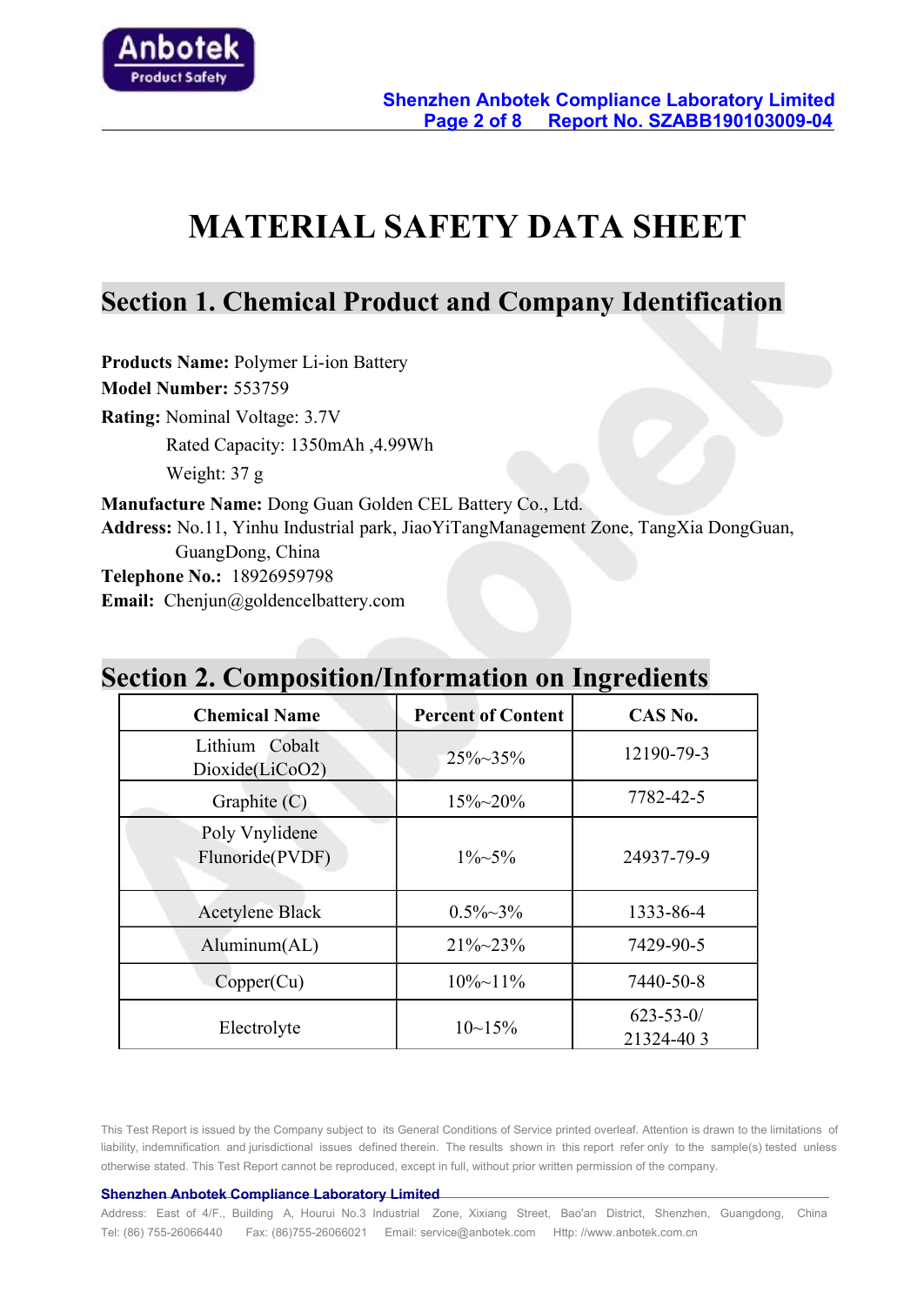# **Section 3. Hazards Summarizing**

#### **Danger sort:** N/A

#### **Routes** of entry:

- 1. Eyes and Skin When leaking, the electrolyte solution contained in the battery irritates to ocular tissues and the skin.
- 2. Inhalation Respiratory (and eye) irritation may occur if fumes are released due heat or an abundance of leaking batteries.
- 3. Ingestion The ingestion of the battery can be harmful.Content of open battery can cause serious chemical burns of mouth, esophagus and gastrointestinal tract.

#### **Health harm:**

Exposure to leaking electrolyte from ruptured or leaking battery can cause:

- 1. Inhalation-Burns and irritation of the respiratory system, coughing, wheezing, and shortness of breath.
- 2. Eyes-Redness, tearing, burns. The electrolyte is corrosive to all ocular tissues.
- 3. Skin-The electrolyte is corrosive and causes skin irritation and burns.
- 4. Ingestion-The electrolyte solution causes tissue damage to throat and gastrointestinal track.

**Environment harm:** Not necessary under conditions of normal use.

**Explosion danger:** The battery may be explosive at high temperature (above 150℃) or exposing to the fire.

### **Section 4. First Aid Measures**

**Skin contact:** Not anticipated. If the battery is leaking and the contained material contacts the skin, flush with copious amounts of clear water for at least 15 minutes.

**Eye contact:** Not anticipated. If the battery is leaking and the contained material contacts eyes, flush with copious amounts of clear water for at least 15 minutes. Get medical attention at once. **Inhalation:** Not anticipated. If the battery is leaking, remove to fresh air. If irritation persists, consult a physician.

**Ingestion:** Not anticipated. If the battery is leaking and the contained material is ingested, rinse mouth and surrounding area with clear water at once. Consult a physician immediately for treatment.

This Test Report is issued by the Company subject to its General Conditions of Service printed overleaf. Attention is drawn to the limitations of liability, indemnification and jurisdictional issues defined therein. The results shown in this report refer only to the sample(s) tested unless otherwise stated. This Test Report cannot be reproduced, except in full, withoutprior written permission of the company.

#### **Shenzhen Anbotek Compliance Laboratory Limited**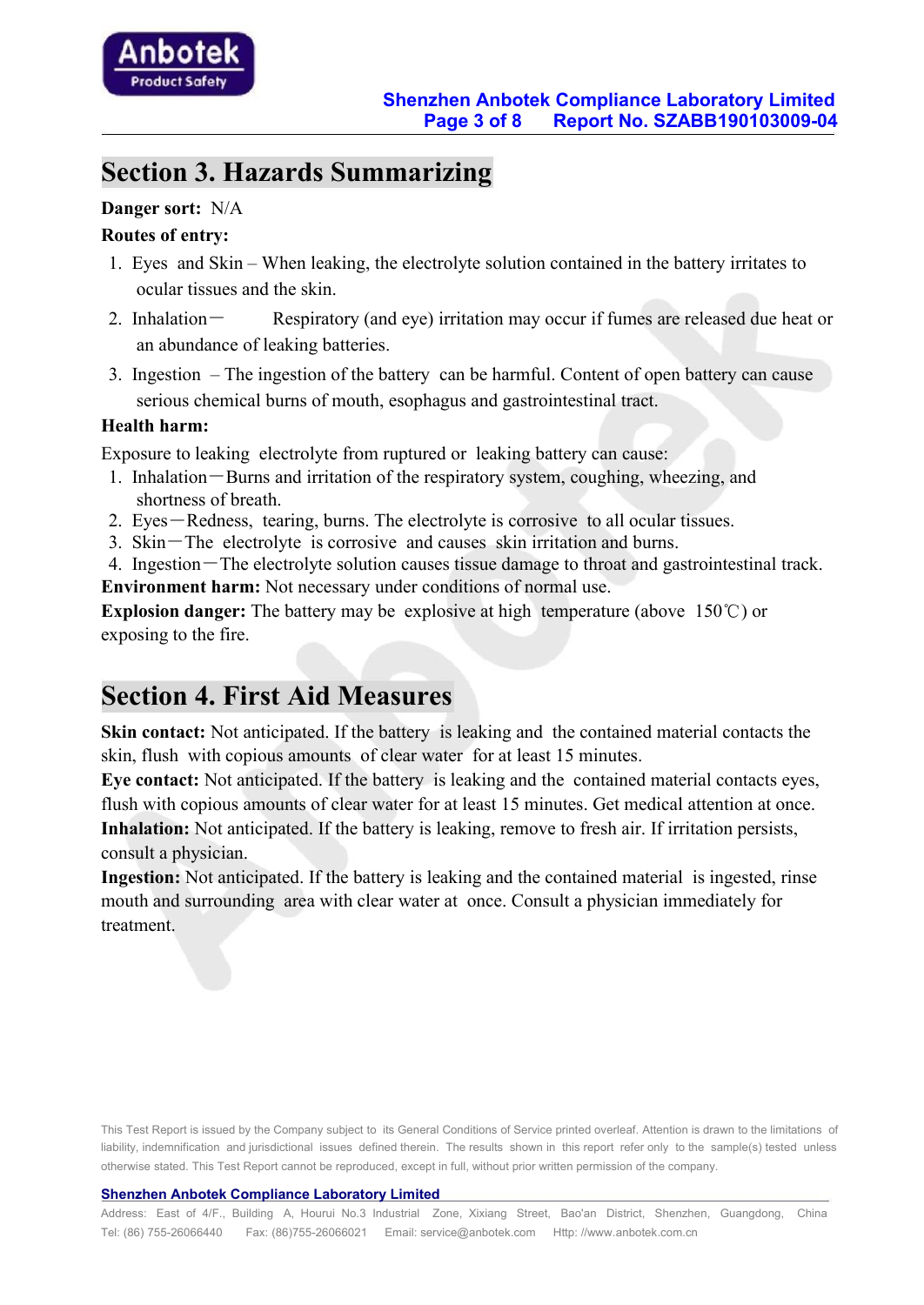

## **Section 5. Fire Fighting Measures**

**Unusual Fire and Explosion Hazards:** Battery may explode or leak potentially hazardous vapors subject to: exposed to excessive heat (above the maximum rated temperature as specified by the manufacturer) or fire, over-charged, short circuit, punctured and crushed.

**Hazardous Combustion Products:** Fire, excessive heat, or over voltage conditions may produce hazardous decomposition products. Damaged batteries can result in rapid heating and the release of flammable vapors.

**Extinguishing Media:** Dry chemical type extinguishers are the most effective means to extinguish a battery fire. A CO extinguisher will also work effectively.

**Fire Fighting Procedures:** Use a positive pressure self-contained breathing apparatus if batteries are involved in a fire. Full protective clothing is necessary. During water application, caution is advised as burning pieces of flammable particles may be ejected from the fire.

# **Section 6. Accidental Release Measures**

The material contained within the battery would only be released under abusive conditions. In the event of battery rupture and leakage, collect all the released materials that are not hot or burning in an appropriate waste disposal container while wearing proper protective clothing and ventilate the area. Placed in approved container and disposed according to the local regulations.

# **Section 7. Handling and Storage**

#### **Handling:**

- 1. Batteries are designed to be recharged. However, improperly charging a battery may cause the battery to flame. When charging the battery, use dedicated chargers and follow the specified conditions.
- 2. Never disassemble or modify a battery.
- 3. Do not immerse, throw, and wet a battery in water.
- 4. Should a battery unintentionally be crushed, thus releasing its contents, rubber gloves must be used to handle all battery components. Avoid the inhalation of any vapors that may be emitted.
- 5. Short circuit causes heating. In addition, short circuit reduces the life of the battery and can lead to ignition of surrounding materials. Physical contact with to short-circuited battery can cause skin burn.
- 6. Avoid reversing the battery polarity, which can cause the battery to be damaged or flame.
- 7. In the event of skin or eye exposure to the electrolyte, refer to Section 4, First Aid Measures.

This Test Report is issued by the Company subject to its General Conditions of Service printed overleaf. Attention is drawn to the limitations of liability, indemnification and jurisdictional issues defined therein. The results shown in this report refer only to the sample(s) tested unless otherwise stated. This Test Report cannot be reproduced, except in full, without prior written permission of the company.

**Shenzhen Anbotek Compliance Laboratory Limited**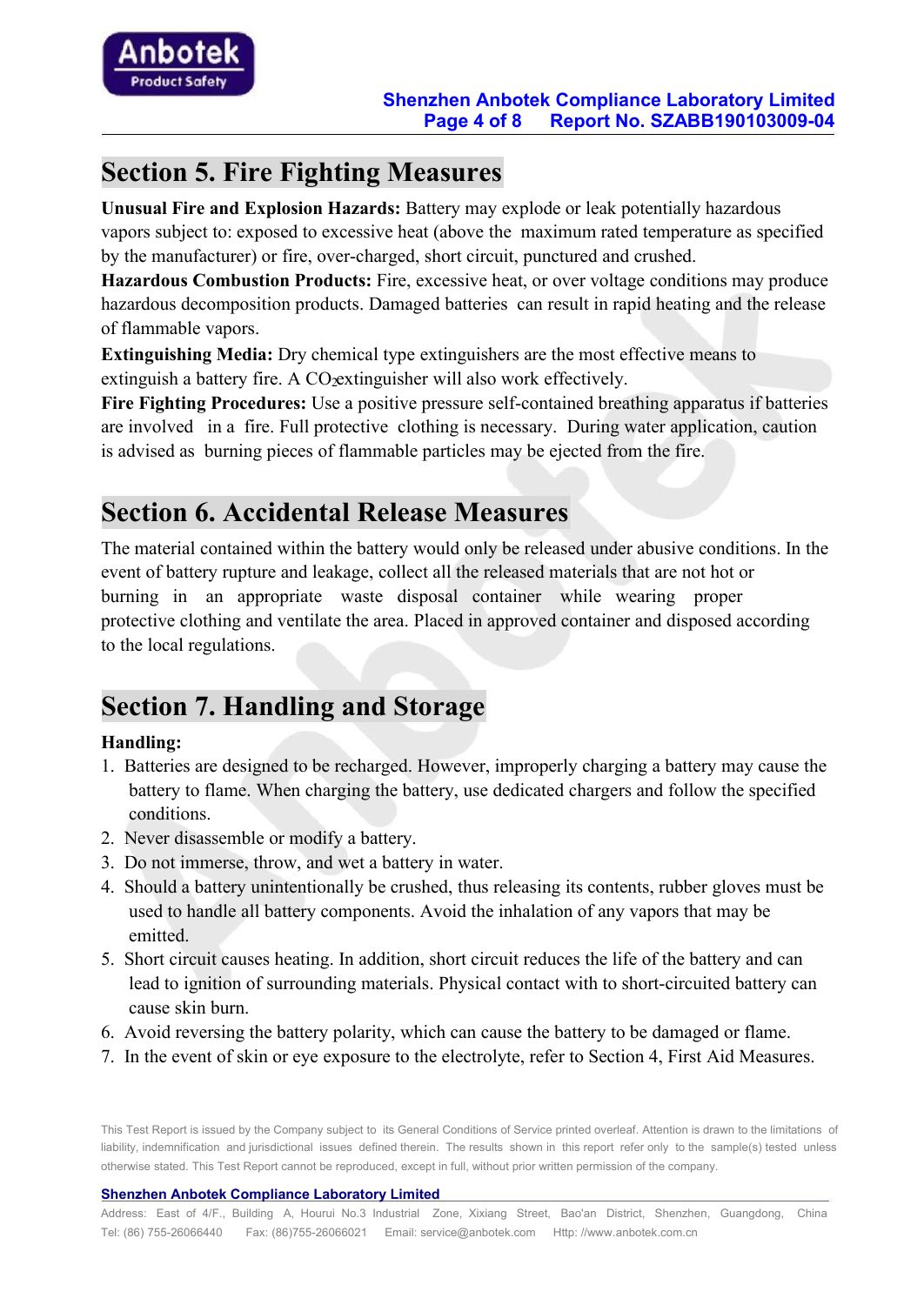#### **Storage:**

- 1. Batteries should be separated from other materials and stored in a noncombustible, well ventilated, sprinkler-protected structure with sufficient clearance between walls and battery stacks. Do not place batteries near heating equipment, nor expose to direct sunlight for long periods.
- 2. Do not store batteries above 35℃or below –20℃. Store batteries in a cool (about 20±5℃) in a long time, dry and ventilated area that is subject to little temperature change. Elevated temperatures can result in reduced battery cycle life. Battery exposure to temperatures in excess of  $60^{\circ}$ C will result in the battery venting flammable liquid and gases.
- **3.** Keep batteries in original package until use and do not jumble them.

#### **Section 8. Exposure Controls/Personal Protection**

**Engineering Controls:** Keep away from heat and open flame.

**Ventilation:** Not necessary under conditions of normal use. In case of abuse, use adequate mechanical ventilation (local exhaust) for the battery that vent gas or fumes.

**Respiratory Protection:** Not necessary under conditions of normal use. If battery is burning, leave the area immediately. During fire fighting fireman should use self-contained breathing, full-face respiratory equipment. Fires may be fought but only from safe fire fighting distance, evacuate all persons from the area of fire immediately.

**Eye Protection:** Not necessary under conditions of normal use. Use safety glasses with side shields if handling a leaking or ruptured battery.

**Body Protection:** Not necessary under conditions of normal use. Use rubber apron and protective working in case of handling a leaking of ruptured battery.

**Protective Gloves:** Not necessary under conditions of normal use. Use chemical resistant rubber gloves if handling a leaking or ruptured battery.

**Others:** Use good chemical hygiene practice. Wash hands thoroughly after cleaning-up a battery spill caused by leaking battery. No eating, drinking, or smoking in battery storage area.

#### **Section 9. Physical and Chemical Properties**

| State:                | Solid |
|-----------------------|-------|
| Odor:                 | N/A   |
| $pH$ :                | N/A   |
| Vapor pressure:       | N/A   |
| <b>Vapor density:</b> | N/A   |

This Test Report is issued by the Company subject to its General Conditions of Service printed overleaf. Attention is drawn to the limitations of liability, indemnification and jurisdictional issues defined therein. The results shown in this report refer only to the sample(s) tested unless otherwise stated. This Test Report cannot be reproduced, except in full, withoutprior written permission of the company.

#### **Shenzhen Anbotek Compliance Laboratory Limited**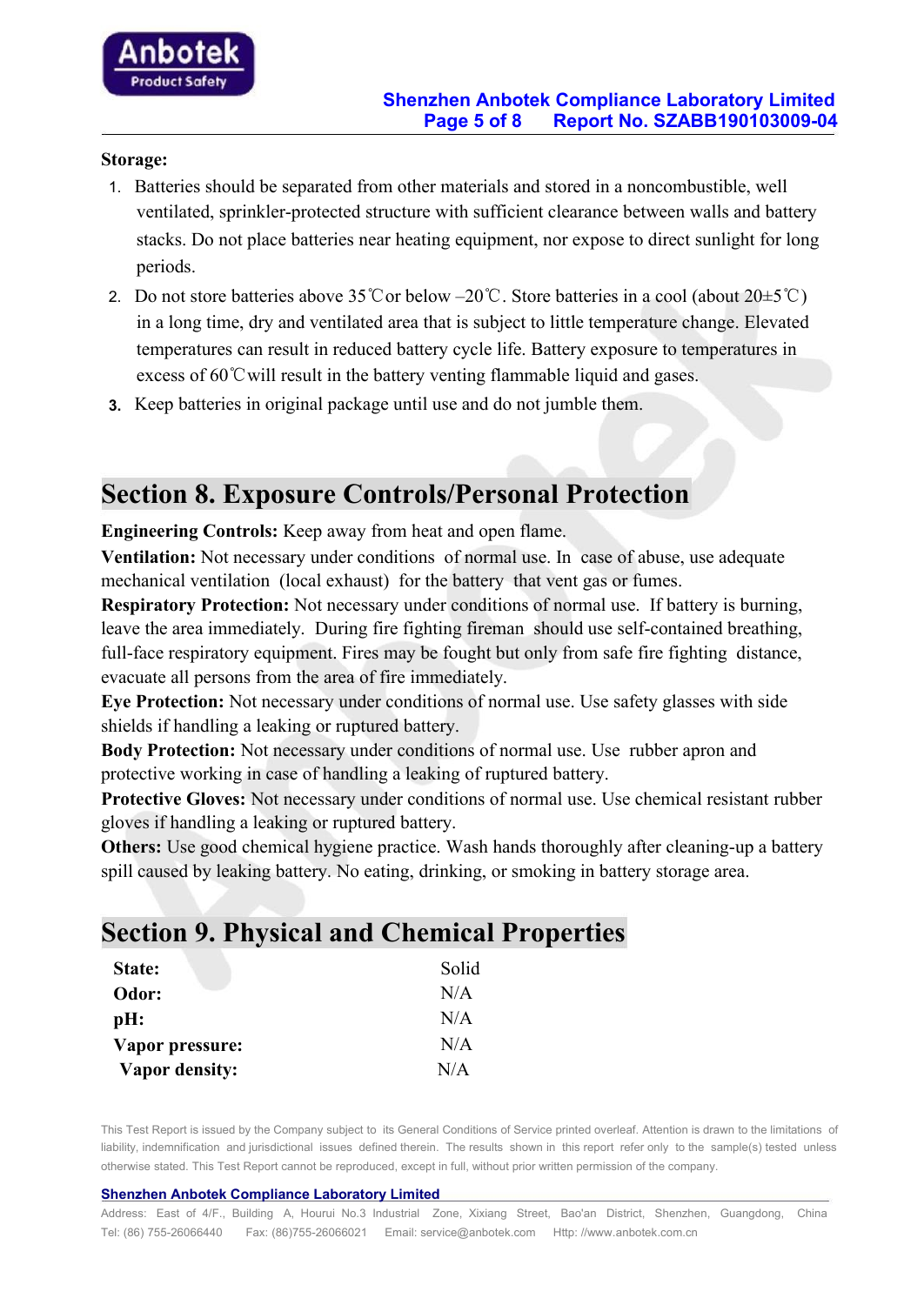

#### **Shenzhen Anbotek Compliance Laboratory Limited Page 6 of 8 Report No. SZABB190103009-04**

| <b>Boiling point:</b>       | N/A       |
|-----------------------------|-----------|
| <b>Solubility in water:</b> | Insoluble |
| <b>Specific gravity:</b>    | N/A       |
| <b>Density:</b>             | N/A       |

#### **Section 10. Stability and Reactivity**

**Stability:** Stable

**Conditions to Avoid:**Do not heat, throw into fire, disassemble, short circuit, immerse in water or overcharge, etc.

**Incompatibility:** Noneduringnormaloperation.Avoidexposureheat,openflameandcorrosives.

**Hazardous Polymerization:** Will not occur.

**Hazardous Decomposition Products:** The battery may release irritative gas once the electrolyte leakage.

## **Section 11. Toxicological Information**

The battery does not elicit toxicological properties during routine handling and use. If the battery is opened through misuse or damage, discard immediately. Internal components of cell are irritant and sensitization.

**Irritancy:** The electrolytes contained in this battery can irritate eyes with any contact. Prolonged contact with the skin or mucous membranes may cause irritation.

**Sensitization:** No information is available.

**Teratogenicity:** No information is available.

**Carcinogenicity:** No information is available.

**Mutagenicity:** No information is available.

**Reproductive toxicity:** No information is available.

# **Section 12. Ecological Information**

- 1. When properly used and disposed, the battery does not present environmental hazard.
- 2. The battery does not contain mercury, cadmium, or lead.
- 3. Do not let internal components enter marine environment. Avoid releasing to water ways, wastewater or ground water.

This Test Report is issued by the Company subject to its General Conditions of Service printed overleaf. Attention is drawn to the limitations of liability, indemnification and jurisdictional issues defined therein. The results shown in this report refer only to the sample(s) tested unless otherwise stated. This Test Report cannot be reproduced, except in full, withoutprior written permission of the company.

#### **Shenzhen Anbotek Compliance Laboratory Limited**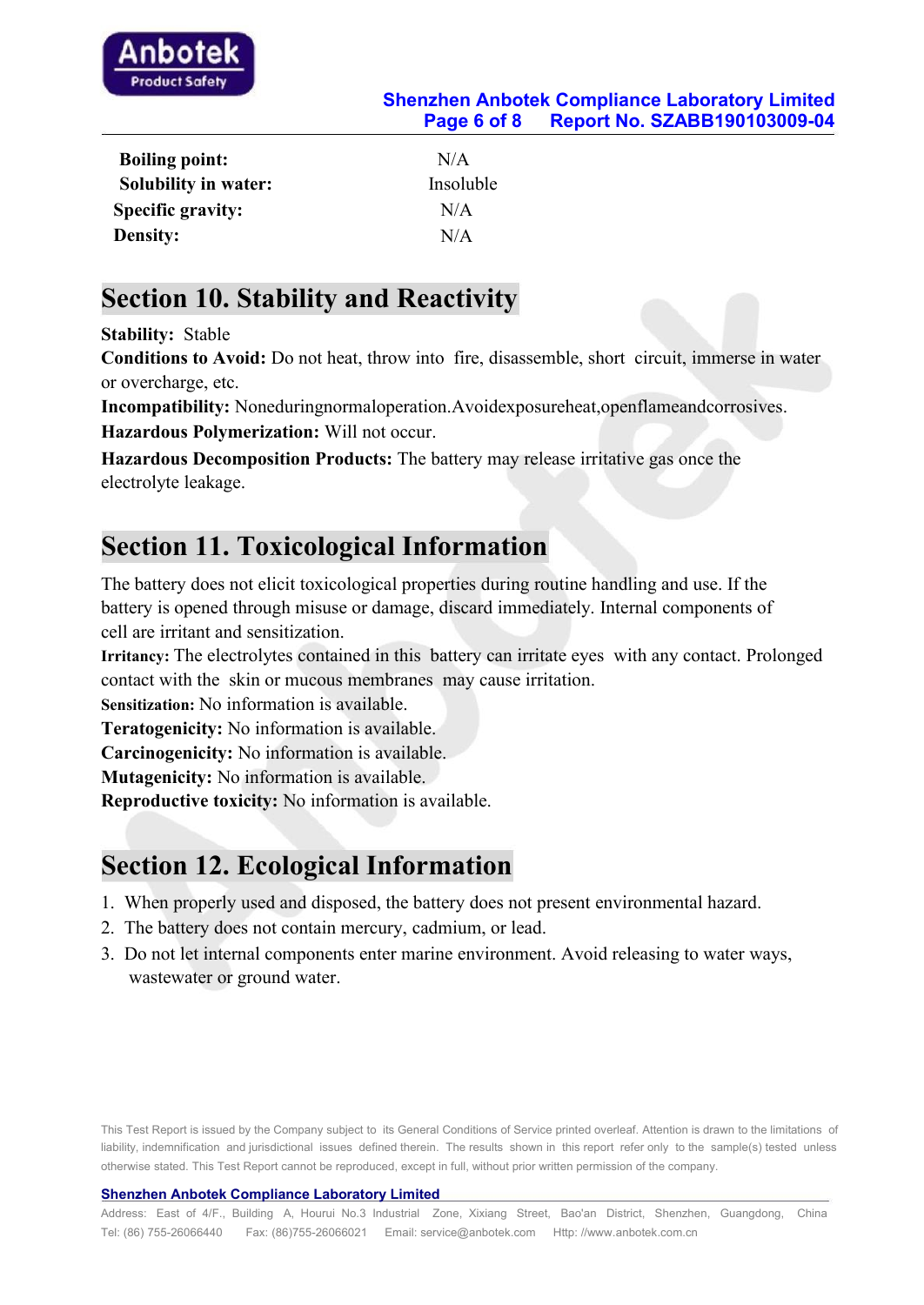

### **Section 13. Disposal Considerations**

- 1. Disposal of the battery should be performed by permitted, professional disposal firms knowledgeable in Federal, State or Local requirements of hazardous waste treatment and hazardous waste transportation.
- 2. The battery should be completely discharged prior to disposal and/or the terminals taped or capped to prevent short circuit. When completely discharged it is not considered hazardous.
- 3. The battery contains recyclable materials. Recycling options available in your localarea should be considered when disposing of this product, through licensed waste carrier.

## **Section 14. Transport Information**

According to PACKING INSTRUCTION 965 ~ 967 of IATA DGR 60th Edition for transportation, the special provision 188 of IMDG (inc Amdt 38-16). The batteries should be securely packed and protected against short-circuits. Examine whether the package of the containers are integrate and tighten closed before transport. Take in a cargo of them without falling, dropping, and breakage. Prevent collapse of cargo piles. Don't put the goods together with oxidizer and chief food chemicals. The transport vehicle and ship should be cleaned and sterilized before transport. During transport, the vehicle should prevent exposure, rain and high temperature. For stopovers, the vehicle should be away from fire and heat sources. When transported by sea, the assemble place should keep away from bedroom and kitchen, and isolated from the engine room, power and fire source. Under the condition of Road Transportation, the driver should drive in accordance with regulated route, don't stop over in the residential area and congested area.

- **(a) UN number** 3480&3481
- **(b) UN Proper shipping name**

LITHIUM ION BATTERIES (including lithium ion polymer batteries) or; LITHIUM ION BATTERIES CONTAINED IN EQUIPMENT or LITHIUM ION BATTERIES PACKED WITH EQUIPMENT (including lithium ion polymer batteries)

- **(c) Transport hazard class(es)** 9
- **(d) Packing Instruction (if applicable)** 965 II/IB, 966 II, 967 II
- **(e) Marine pollutant (Yes/No)** No service that the service of  $\mathcal{N}$  and  $\mathcal{N}$  are the series of  $\mathcal{N}$  and  $\mathcal{N}$  are the series of  $\mathcal{N}$  and  $\mathcal{N}$  are the series of  $\mathcal{N}$  and  $\mathcal{N}$  are the series of  $\mathcal{N}$  and  $\mathcal{N}$  are the s
- **(f) Transport in bulk (according to Annex II ofMARPOL 73/78 and the IBC Code)** No information available.

This Test Report is issued by the Company subject to its General Conditions of Service printed overleaf. Attention is drawn to the limitations of liability, indemnification and jurisdictional issues defined therein. The results shown in this report refer only to the sample(s) tested unless otherwise stated. This Test Report cannot be reproduced, except in full, withoutprior written permission of the company.

#### **Shenzhen Anbotek Compliance Laboratory Limited**